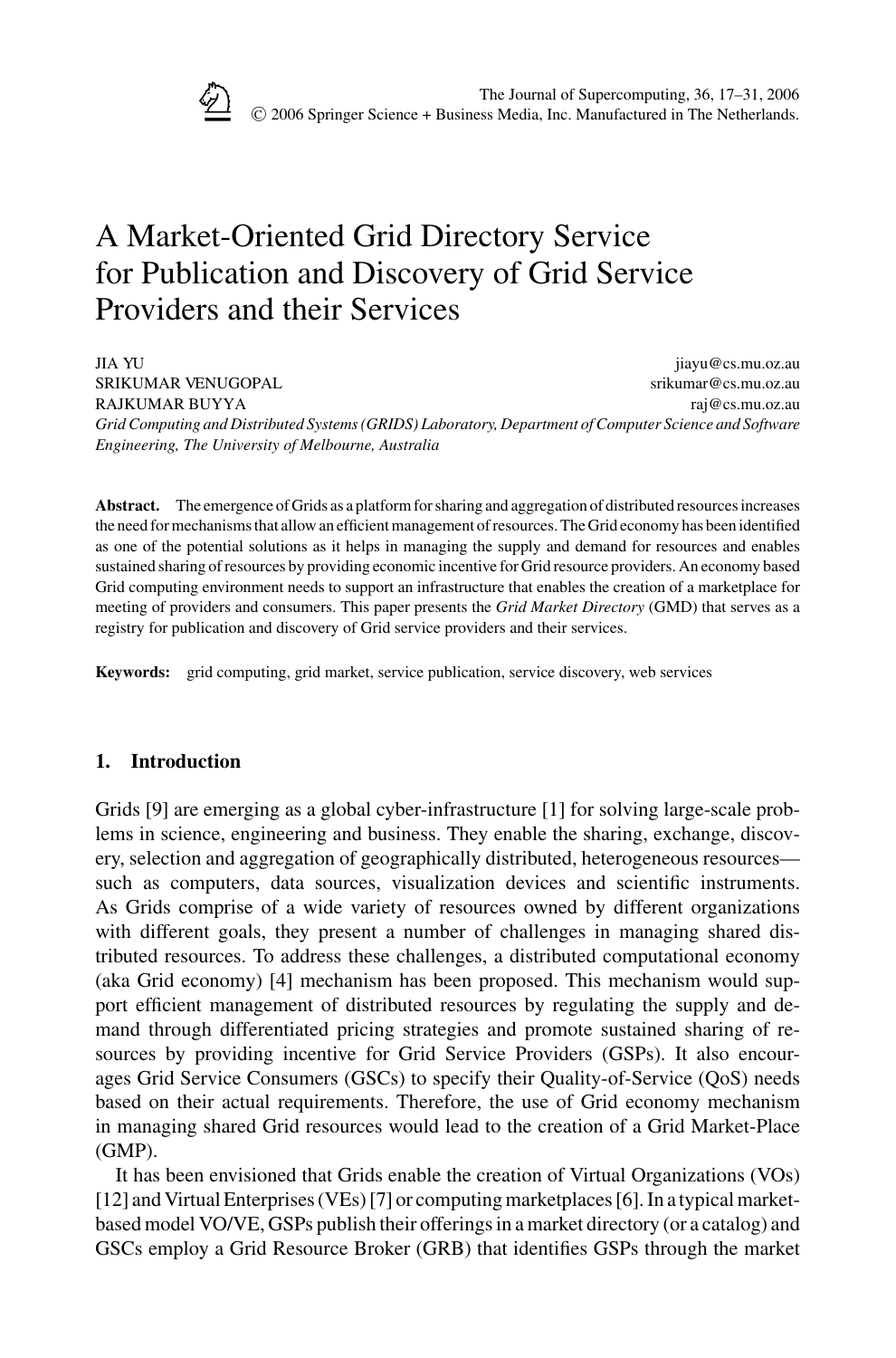

*Figure 1.* A typical community market-based Grid computing environment [2].

directory and utilize the services of suitable resources that meet their QoS requirements(see Figure 1).

To realize this vision, Grids need to support diverse infrastructures/services [12] including an infrastructure that allows (a) the creation of one or more GMP registries; (b) the contributors to register themselves as GSPs along with their resources/application services that they wish to provide; (c) GSPs to publish themselves in one or more GMPs along with service prices; and (d) Grid resource brokers to discover resources/services and their attributes (e.g., access price and usage constraints) that meet user QoS requirements. In this paper, we propose and develop an infrastructure called the *Grid Market Directory* (GMD) that supports these requirements. The GMD has been implemented using emerging web services technologies as part of the Gridbus Project [17], which is developing technologies for service-oriented utility computing that scale from centralized systems to Grids.

The rest of this paper is organized as follows: The related work within Grid and Web services communities is presented in Section 2. The detailed system architecture and features of the GMD are described in Section 3. Section 4 describes technologies that are used in the current implementation. A use-case study is presented in Section 5. Experimental results are presented in Section 6. We conclude in Section 7 with a discussion of current system status and future work.

## **2. Related work**

Some related efforts for developing service publication registries include: Globus MDS [13], UDDI [30] and ICENI [14]. The working model and functionality offered by these directory services in comparison to the GMD are discussed below.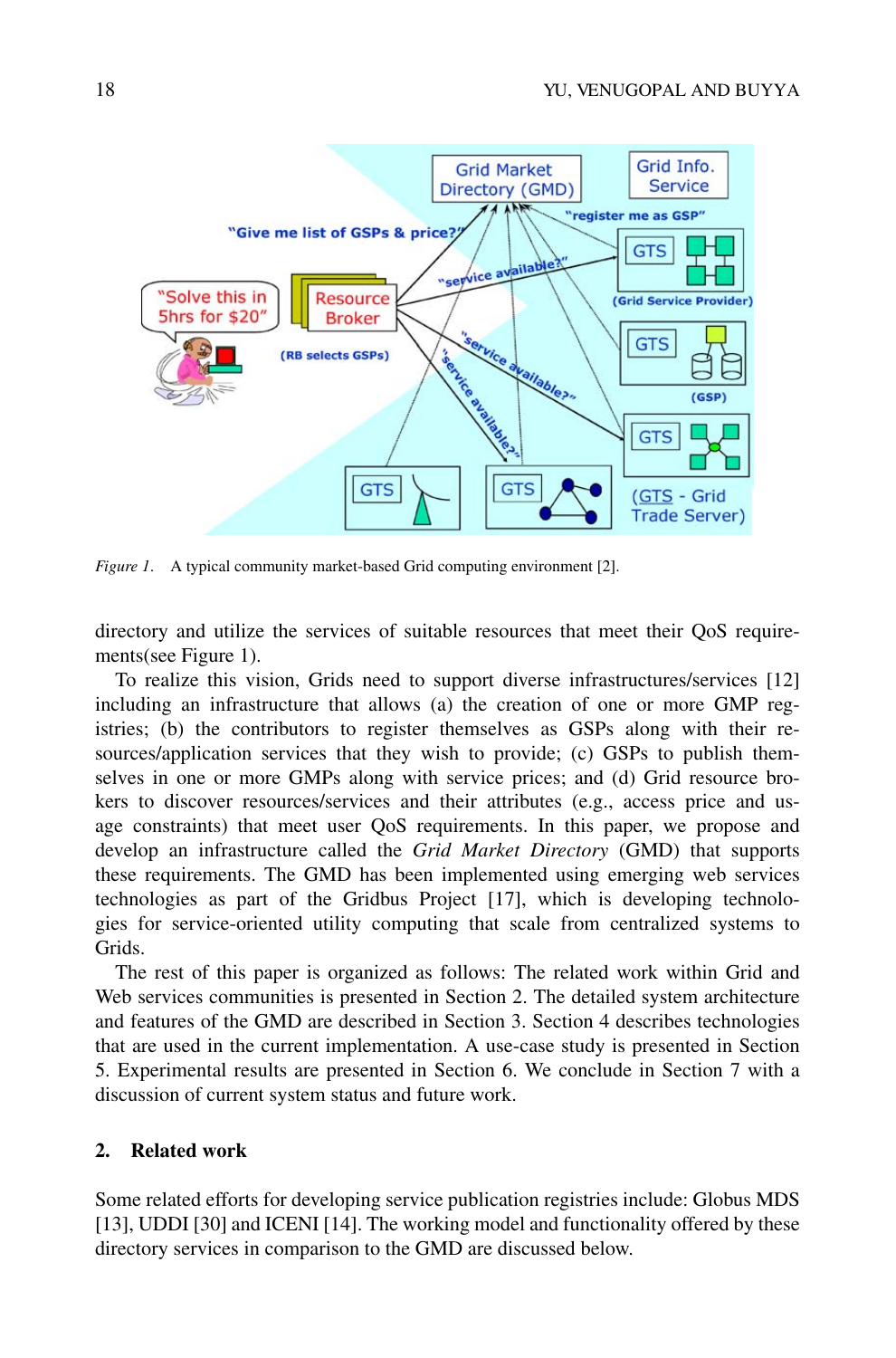

*Figure 2*. Resources/GSPs registration.

The Globus [16] Metacomputing Directory Service (MDS) [13] supports resources discovery mechanisms in a VO. MDS-2 [8] released as part of the Globus 2 (GT2) toolkit consists of a configurable information provider component called the Grid Resource Information Service (GRIS), and a configurable aggregate directory component called the Grid Index Information Service (GIIS). GRIS holds resource properties, such as characteristics of a compute resource and network, while GIIS accepts GRIS registry and provides aggregation services. An illustration of registering resources in Globus MDS GIIS and Gridbus GMD is shown in Figure 2. In Globus MDS, all resources that are part of the VO have to be registered explicitly with the corresponding GIIS of the VO; whereas in the Gridbus GMD based VO/VE, only the GSPs need to be registered with the corresponding GMP. This also means that, if a GSP acquires a new resource (e.g.,  $R_5$  in  $GSP_2$  shown in Figure 2) and wants to offer its services on the Grid, in the case of Globus, the GSP needs to explicitly register this new resource services with GIIS. However, this is not required for the Gridbus GMD. After identifying the GSPs and their resources, the resource brokers can query the Globus GRIS to identify their low-level properties (e.g., resource architecture and configuration details). Therefore, GMD can be considered a complementary technology as it enables market-oriented Grid computing as it allows leveraging of the existing Grid technologies (e.g., MDS GRIS).

The Universal Description, Discovery and Integration (UDDI) specifications [30] define a standard for enabling businesses to publish or discover Web services. It does not provide the ability to query high-level service information such as identifying services within a particular price range. It has been targeted to serve as a registry for XMLbased Web services where as GMD has been targeted to serve as a registry for publication of GSPs and their application-level services (e.g., CPU service/molecular docking service).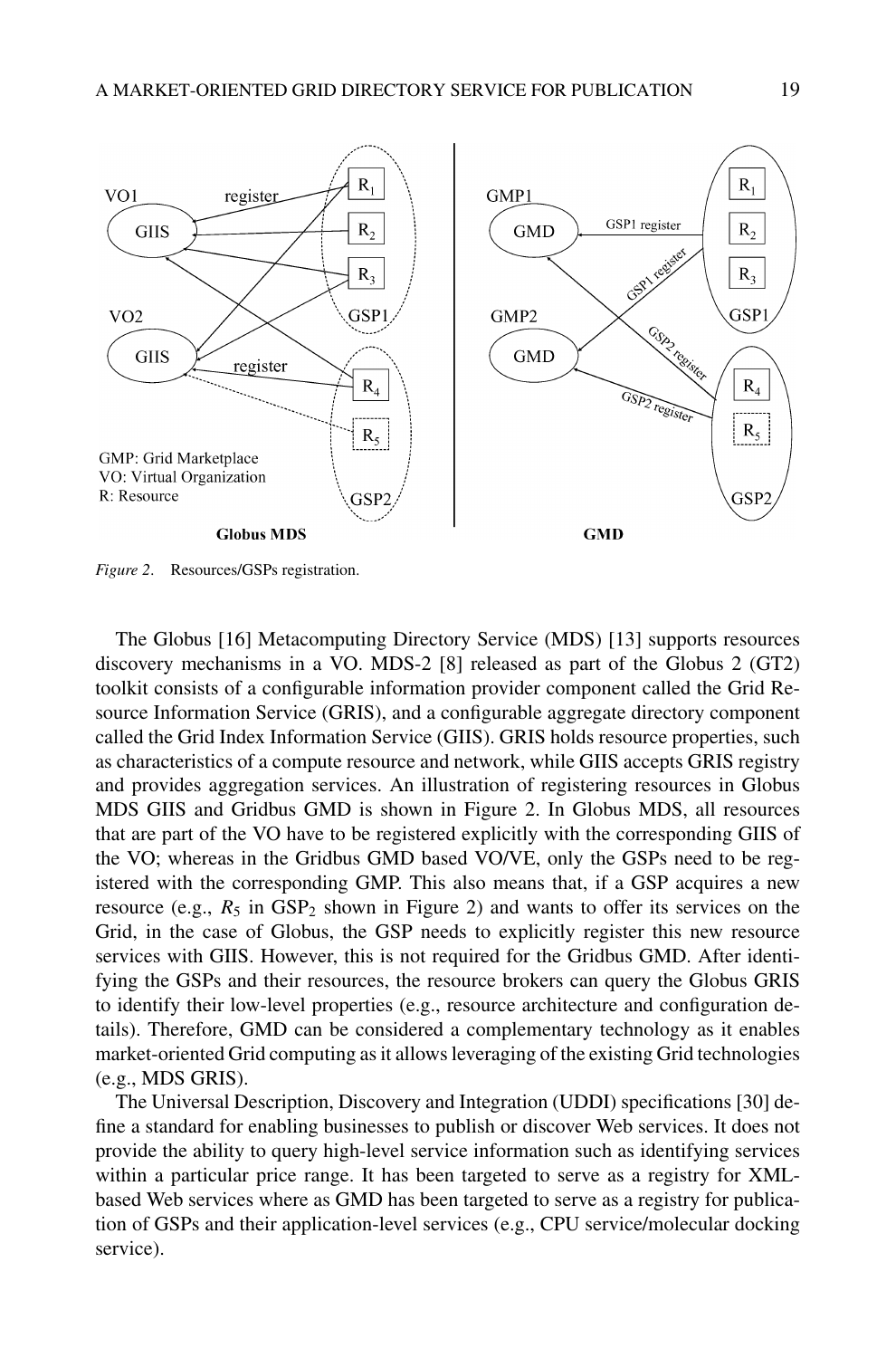ICENI (Imperial College e-Science Networked Infrastructure) [14], developed by the London e-Science Centre, supports the concept of a computational community based on Jini technology [24]. The participants in the computational community publish their services through Jini lookup service, which serves as a registry in a Jini environment. Services can be identified through lookup services by matching data members of their entry object with requests. Compared to Web services based registry, Jini facilitates dynamic service discovery but restricts end-points in a pure Java environment.

#### **3. GMD architecture and design**

The architecture of the GMD is shown in Figure 3. The key components of the GMD are:

- GMD Portal Manager (GPM) that facilitates service publication, management and browsing. It allows service providers and consumers to use a web browser as a simple graphical client to access the GMD.
- GMD-Query Web Service (GQWS) that enables applications (e.g. resource broker) to query the GMD to find a suitable service that meets the job execution requirements (e.g. budget).

Both the components receive client requests through a HTTP server. Additionally, a database (GMD repository) is configured for recording the information of Grid services and service providers.



*Figure 3*. GMD architecture and design.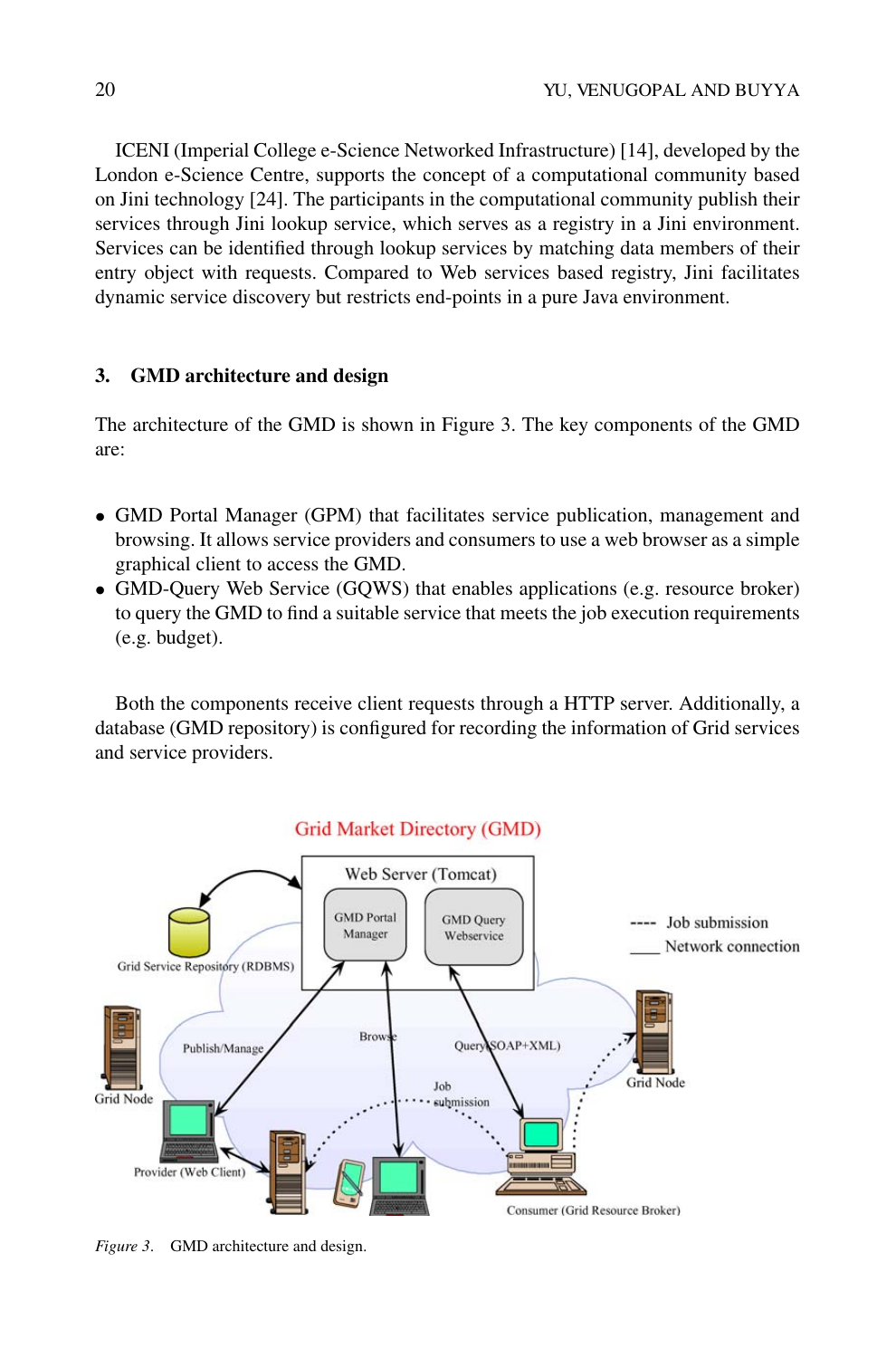

*Figure 4*. GMD portal manager architecture.

# *3.1. GMD portal manager*

The architecture of the GMD Portal Manager (GPM) is shown in Figure 4. The GPM provides three different access interfaces: service browsing, provider administration and service management.

*Service browsing.* The GPM allows users to browse all registered services or only services offered by a specific provider. Additionally, services in the GMD are categorized by service type, such as Earthquake Engineering, Molecular Docking and CPU Service, so that users can browse them for a particular application area. For instance, the highenergy physics community can browse services related to its area along with their access costs.

*Provider administration.* The provider administration module is responsible for account management including registration and removal. The account information of the provider is acquired at the time of registration. This includes the provider's name, login name, password, contact address and some additional information.

*Service management.* The service management module enables the registered providers to maintain their services in the GMD. A service management page is dynamically generated for each registered provider, through which it can add, update and remove services. Basic service attributes include:

- service name
- service type
- hardware price (cost per CPU-sec)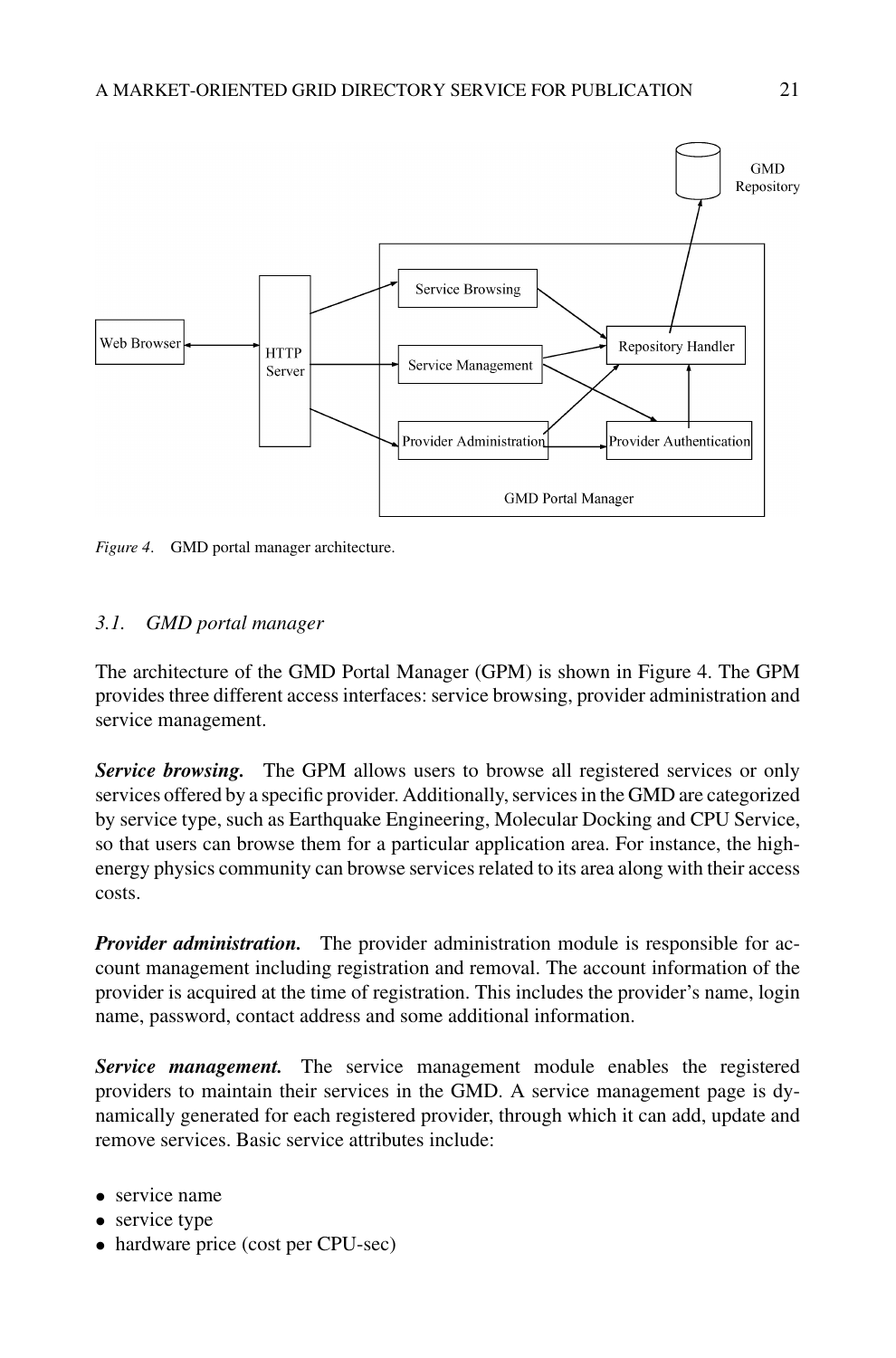- software price (cost per application operation)
- node host name, and
- location of application deployment (path).

In addition, security issues are also addressed in the GPM. A login authentication mechanism for identifying registered providers is employed in the service management and provider administration. In the service management interface, service modification operations are also authenticated before being committed to the repository.

#### *3.2. GMD query web-services*

The GMD provides web services [32] that applications can use to query the registry. The GMD Query Web-Service (GQWS) is built using SOAP (Simple Object Access Protocol) [27]. The main benefit of using SOAP is that it is based on standard XML [31] so that Web services can even be invoked from different applications irrespective of the language used in their implementation.

The six basic SOAP invocation methods supported by the GQWS are listed below:

- 1. QueryService()—returns a list of all services.
- 2. QueryServiceByType(serviceType)—returns a list of providers offering a specific service type.
- 3. QueryServiceByHost(hostName)—returns the service information associated with a host name.
- 4. QueryServiceByProvider(providerName)—returns a list of services supported by a provider.
- 5. QueryServiceContact(serviceType)—returns a list of contact addresses of services of specified type.
- 6. QueryPrice(serviceName)—returns service price for a specified service.

The GQWS consists of two modules: *Query Processor* and *Repository Handler*. The interaction between the GQWS and its client is illustrated in Figure 5. The GQWS communicates with its client by messages in XML format. The query message is encapsulated within a SOAP message, which is transferred by HTTP between the web server and the GMD client. The SOAP engine acquires the query message and forwards it to the GQWS. The *Query Processor* handles query message parsing and takes appropriate actions based on the content of the message, while the *Repository Handler*is responsible for retrieving data from the database. The response message is finally constructed by the *Query Processor* and sent back to the client.

The format of the query message for indicating a certain service type (e.g. CPU service) is:

```
<query service>
     <service type>CPU service</service type>
</query service>
```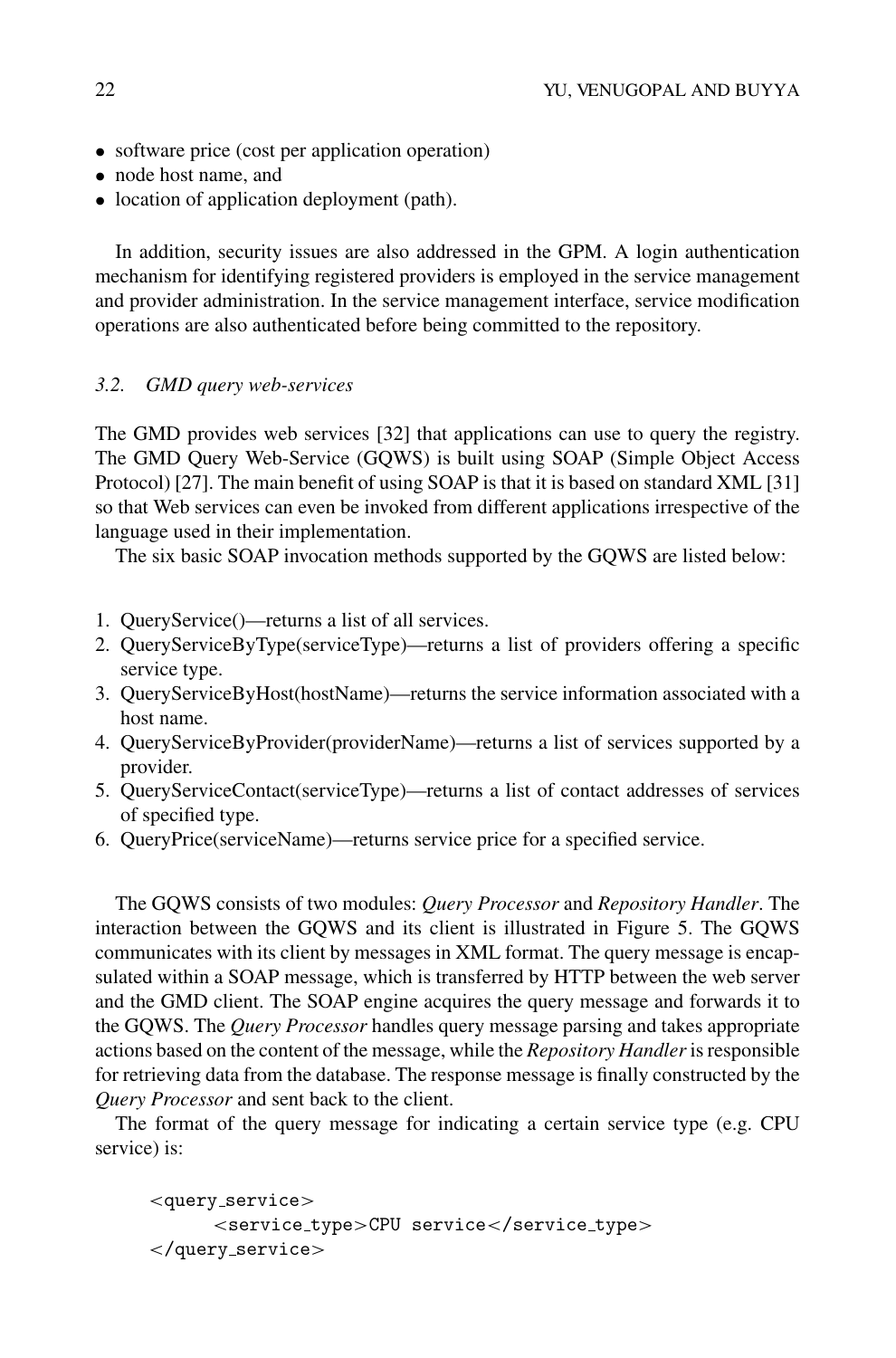

*Figure 5*. Interaction between the GQWS and its client.

This XML structured query message can be extended easily. The example below illustrates a query message with two constraints: service type and service provider.

```
<query service>
     <service_type>...</service_type>
     <provider name>...</provider name>
</query service>
```
If the query for services of a certain type is successful, the *Query Processor* responds with a message whose format is given below:

```
<?xml version = ''1.0" encoding=''UTF-8"?>
<service-details type=''...'' status=''ok''>
       <service>
              <name>...</name>
              <provider>...</provider>
              <price>
                     <hardware>...</hardware>
                     <software>...</software>
              </price>
              <address>...</address>
              <description>...</description>
       </service>
       <service>
              .
              .
       </service>
       <service>
              .
              .
```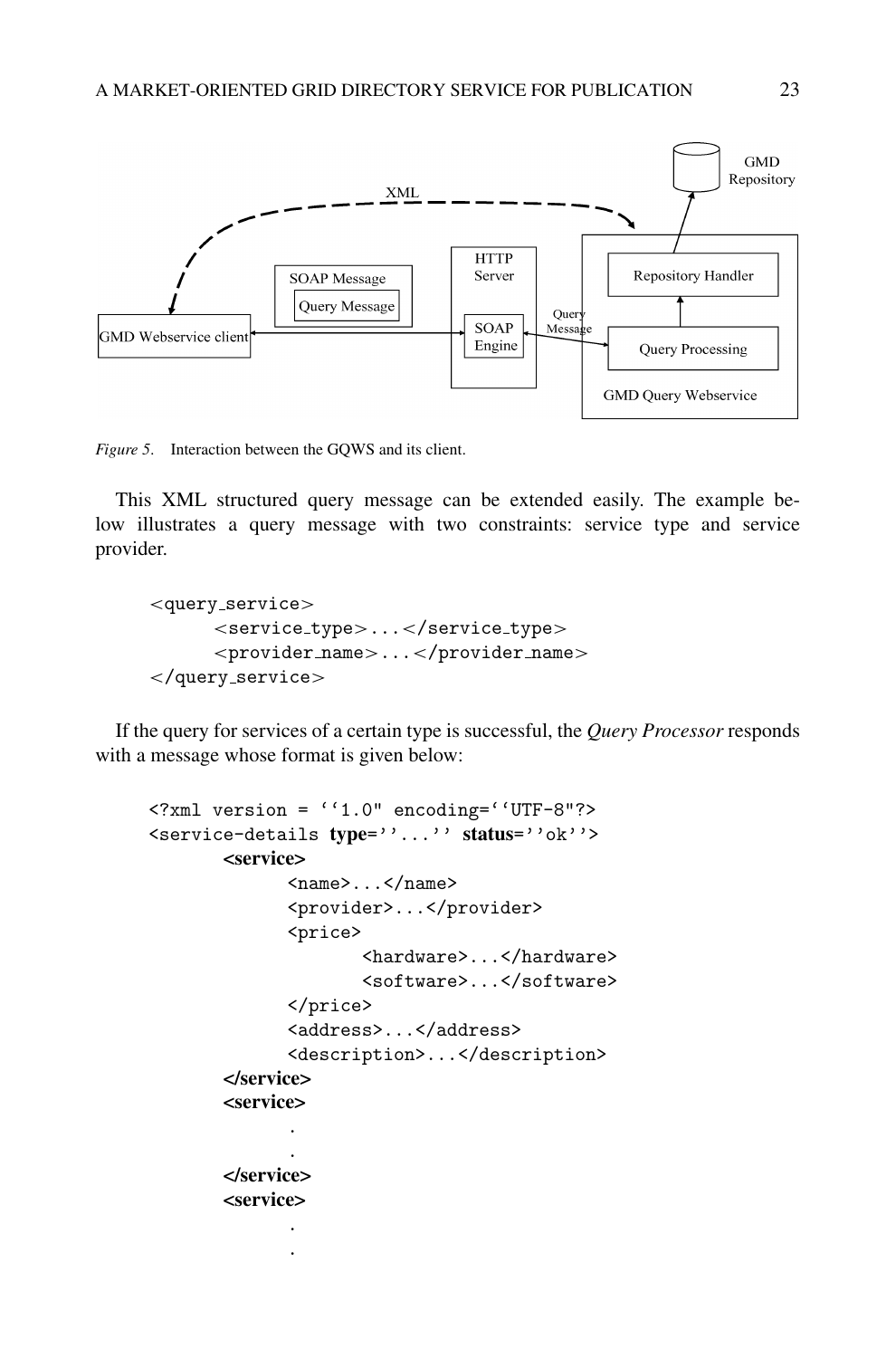# **</service>** </service-details>

The attribute *type* indicates the service type of the services listed in the response message. The attribute *status* indicates the processing status of the query. If the query fails, the format of the response message appears as follows:

```
<?xml version=''1.0'' encoding=''UTF-8''?>
<service-details type=''...'' status=''error''>
       <reason>...</reason>
</service-details>
```
The detailed specification of XML elements used in the GMD can be found in [17].

*GQWS client API architecture.* In addition to the standard SOAP client infrastructure, the GMD clients need XML message building and parsing capability depending on the query and response specification. The GMD provides Java client APIs that hide SOAP/XML specifications. Thus, the developers will be able to utilize the GQWS into their applications easily without knowing low-level details of SOAP and XML configurations. Figure 6 presents the architecture of the GMD client APIs and their interaction with the GQWS.

## **4. Implementation**

The GMD has been implemented and tested on both Windows 2000 and Solaris platforms. The Internet/Web technologies used in GMD's implementation include: Jakarta Tomcat [28], Apache SOAP [19], JDOM [23] and MySQL [25]. Jakarta Tomcat is used to



*Figure 6*. GMD query client API architecture.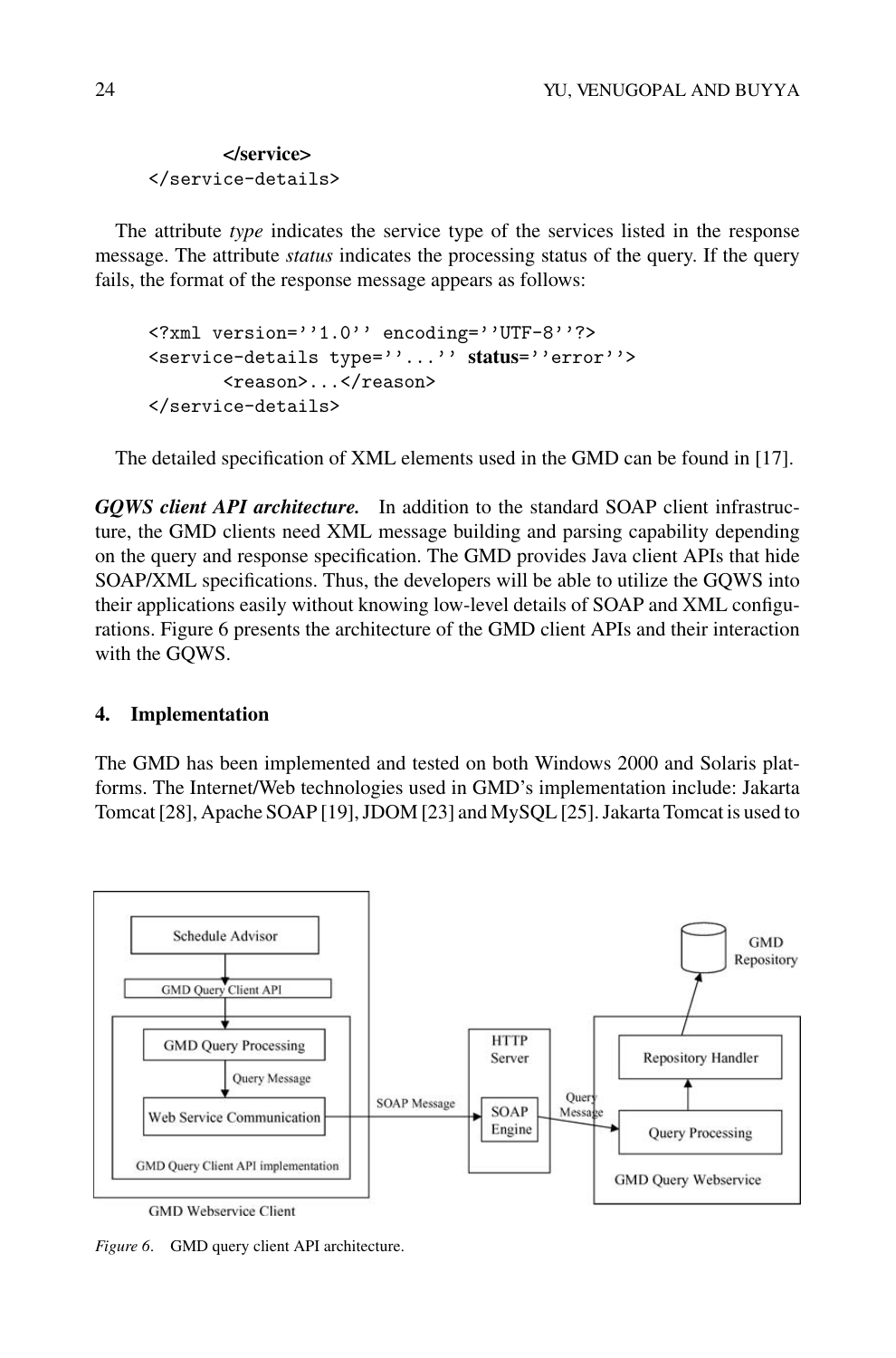provide the HTTP service and Apache SOAP is used as the SOAP infrastructure. JDOM is used to build and parse XML messages. MySQL is used as a relational database to maintain service information and provider profile.

The presentation view of the GPM is implemented by using Java Server Pages (JSP) [20]. The main benefit of using JSP is that it allows the instantiation of Java objects within HTML. Thus, the dynamic display of the data retrieved from the GMD database using JDBC [22] can be incorporated in HTML. Two pages generated by the GPM are shown in Figure 7.

The GMD allows only authorised users to modify service information, as the portal access is protected through password-based authentication mechanism. The Java servlet HttpSession APIs [21] are used for the GMD security implementation. As shown in Figure 8, after the user logs in, a name attribute is set to the HttpSession object of corresponding request session. When the user logs out, the name attribute is deleted from the object. This ensures that only active and authenticated users are able to update their records.

#### **5. Use case study**

This section presents the utilization of GMD in the Global Grid Testbed Collaboration [15] that was set up to demonstrate capabilities of the state-of-the-art Grid technologies and applications at the SC 2002 HPC Challenge [26] held in Baltimore, USA. The testbed consisted of 69 machines located in 14 countries across 5 continents. We had access to the resources in the testbed as we were demonstrating one of the four Grid applications as part of this collaboration. As this collaboration fits the notion of VO, the GMD infrastructure, hosted on a (Sun Solaris) server located at the University of Melbourne, Australia (see Figure 9), was used to create a registry for this VO. Each participant was registered as a GSP and every contributed resource with its host address, application path and the access cost of its hardware and software was published. Since they all provide Globus job management service [16], we assigned service type *globus* to all resources. In this VO, the GMD services have been used for the following purposes:

- to register the testbed participants as Grid service providers,
- to publish resources/services contributed by each participant and their attributes, and
- to enable GMD applications/tools to discover resources/application services at runtime.

During the HPC challenge demonstration, the Nimrod-G broker [3] and Gridbus scheduler [5] have been utilized to deploy brain activity analysis application on the testbed resources. The gridbus scheduler was able to query the GMD at runtime to identify GSPs and their resources along with their access cost. The scheduler dynamically selected resources depending on their cost, capability and user QoS(deadline and budget) constraint. The results of the scheduling experiments that used the GMD services and the testbed resources are reported in [5].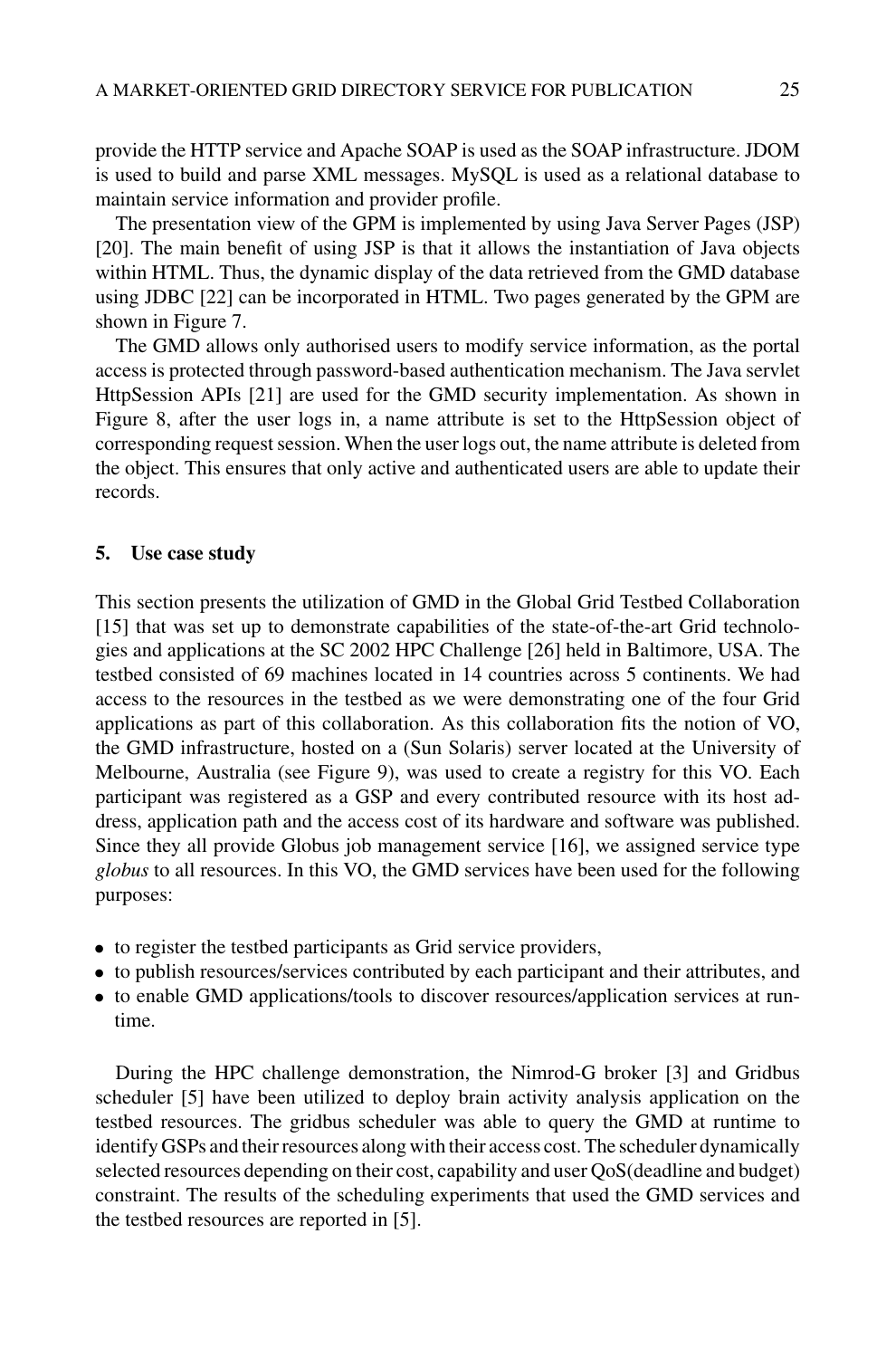

*Figure 7.* GPM Demo pages: (a) left side—service browsing page by type *Crash Simulation* (b) right side service modification page for a hypothetical GSP called the *World Wide Grid, Inc.*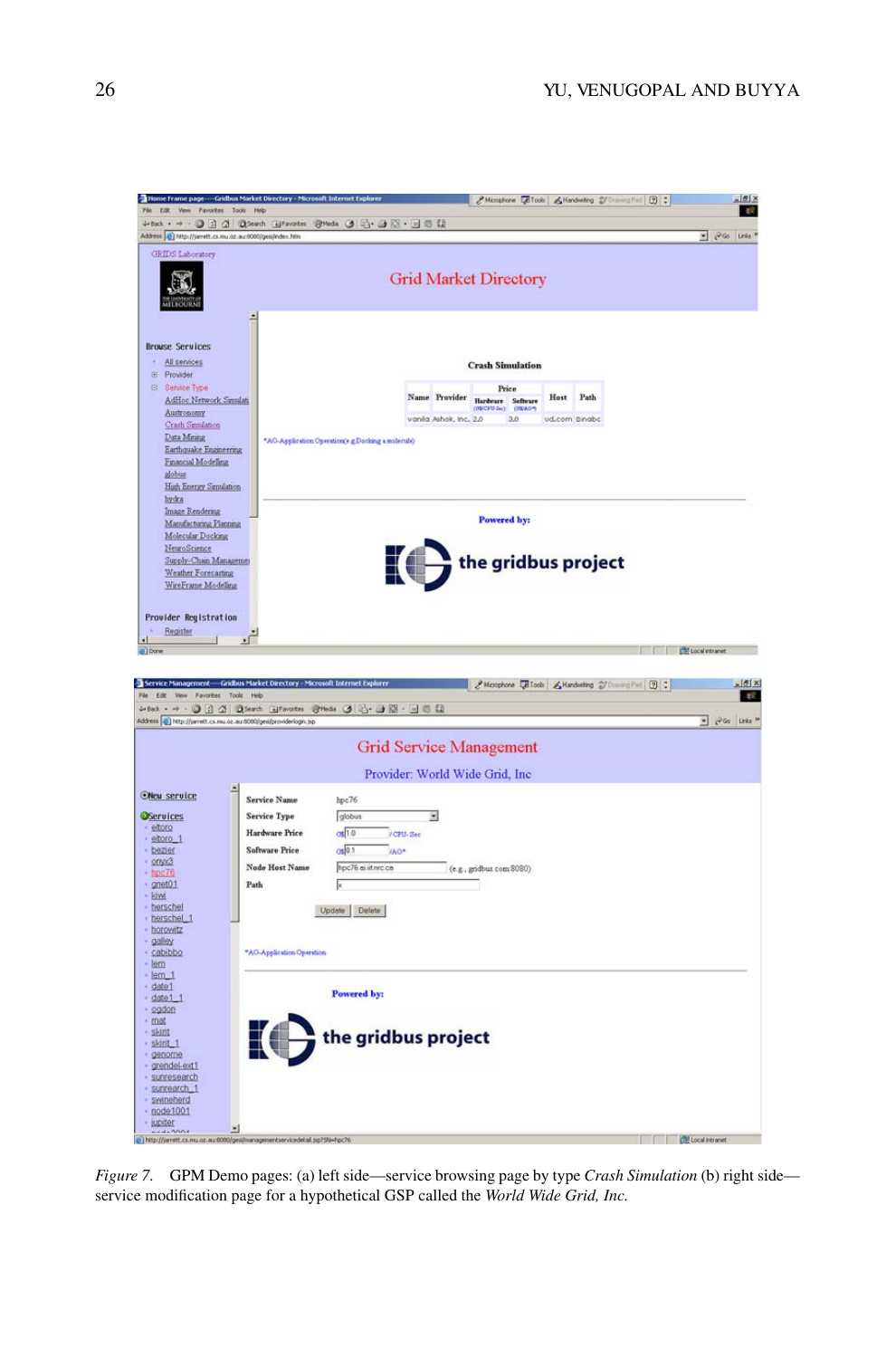

*Figure 8*. Security mechanism of GMD portal manager.



*Figure 9*. GMD usage in the global grid testbed collaboration demo @ the SC 2002 HPC challenge.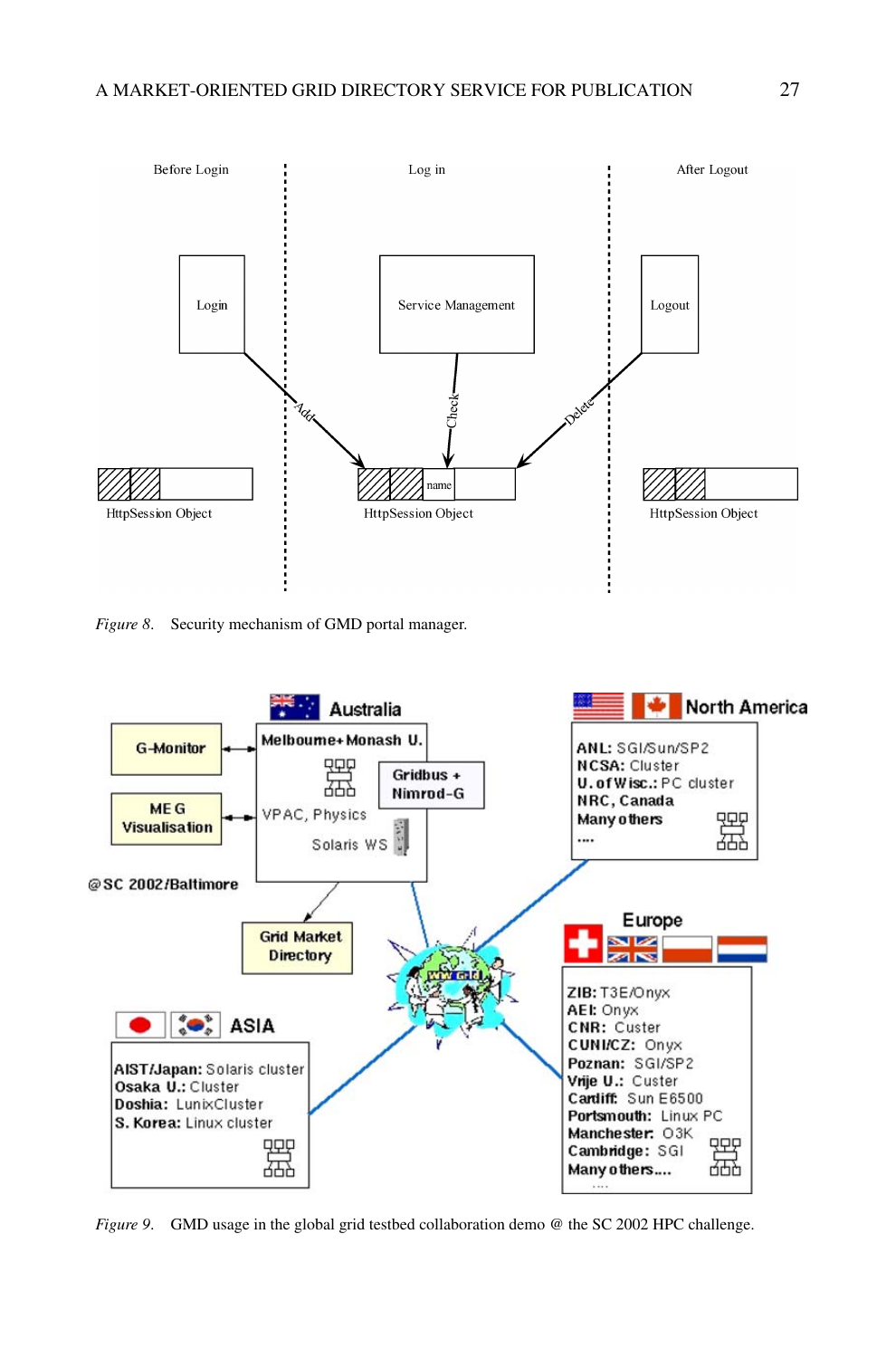#### **6. Experiments and discussion**

In order to evaluate the performance of our research prototype, we measure the query response time. The major factors that affect the response time are network latency, machine speed and the implementation of http server, SOAP engine and database. We tested the system on a Pentium 4 (1.8 GHz) PC and ran client programs on a Crusoe 600 notebook. We used Apache tomcat 3.2.4 as http server, Apache SOAP 2.2 as SOAP engine and Mysql 3.23 as database. Three experiments have been done in our local network. Average route-trip time taken by pinging Pentium PC from the notebook is around 0.4 ms.

In the first experiment, we measured query response time for the service list of a provider using GMDs with different registered providers, but every provider provides same service. As shown in Table 1, the response time is independent of the number of providers registered.

In the second experiment, we measure the query response time for the service list of a provider using GMDs with the same number of registered providers, but the number of services provided by one provider is different. The result shows in Table 2 indicates the response time increases linearly by the number of provider's services.

In the third experiment, we measured the query response time for finding a price of a service. Given that different data location in the database may cause different processing time, we managed to query all services in each tested GMD and calculated the average response time. In the GMD of 5000 services the average response time is 0.078 second. As indicated in Table 3, we tested the system using 500, 1000, 2000 and 5000 services. The result shows that the response time does not change significantly with the number of providers and their services.

| providers           |                    |                             |  |  |
|---------------------|--------------------|-----------------------------|--|--|
| No. of<br>providers | No. of<br>services | Query response<br>time (ms) |  |  |
| 10                  |                    | 122                         |  |  |
| 50                  |                    | 121                         |  |  |
| 100                 |                    | 122                         |  |  |
| 500                 |                    | 123                         |  |  |
|                     |                    |                             |  |  |

*Table 1*. Query time for the provider service list on GMDs with different number of providers

|                   | <i>Table 2.</i> Ouery time for the provider service |
|-------------------|-----------------------------------------------------|
|                   | list on GMDs with different number of services      |
| for each provider |                                                     |

| No. of<br>providers | No. of<br>services | Query response<br>time (ms) |
|---------------------|--------------------|-----------------------------|
| 100                 |                    | 122                         |
| 100                 | 5                  | 147                         |
| 100                 | 10                 | 179                         |
| 100                 | 20                 | 219                         |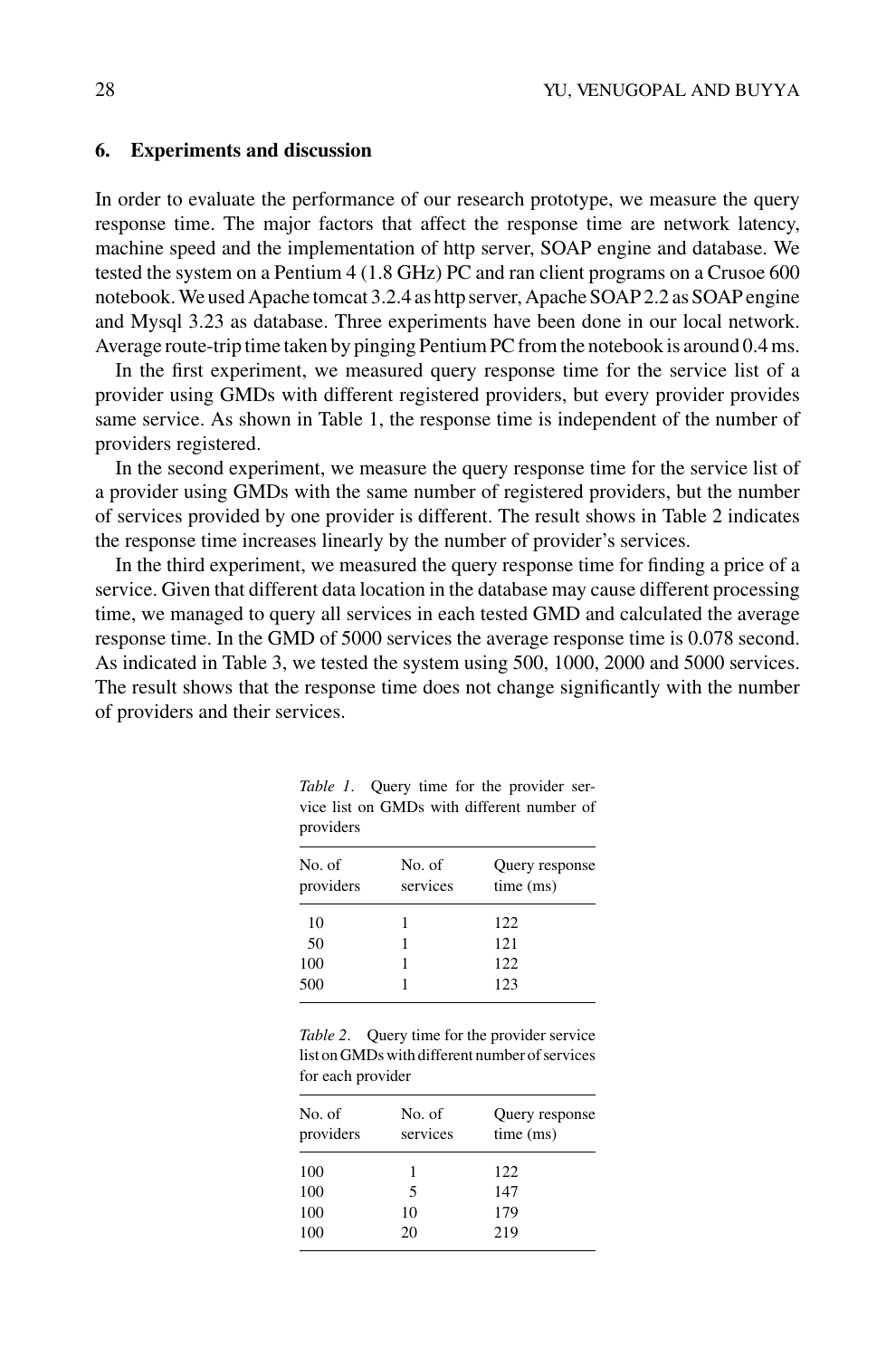| Provider | Service | Overall<br>services | Average response<br>time (ms) |
|----------|---------|---------------------|-------------------------------|
| 50       | 10      | 500                 | 76                            |
| 50       | 20      | 1000                | 77                            |
| 100      | 20      | 2000                | 79                            |
| 500      | 10      | 5000                | 78                            |

*Table 3*. Average response time for querying service price on different size GMDs

As results show above, the response time does not increase linearly or exponentially with the number of providers registered, so the system can be considered to have the capability of being a large-scale registry for providers and their services. However, the results also indicates that it is not suitable for users to get a list of a large number services provided by a provider or a large number services for a service type, because transferring more information will cause longer delay.

#### **7. Conclusion and future work**

The Grid economy-based management of distributed resources helps in the regulation of the supply and demand for resources and offers an economic incentive for sustaining resource sharing and user-QoS requirements driven aggregation. Such market-oriented Grids need to support an infrastructure that enables the creation of a marketplace for meeting of providers and consumers. To meet this requirement, we have proposed and developed a VO marketplace registry called the Grid Market Directory (GMD), which serves as a registry for publication and discovery of Grid service providers and their services.

The GMD consists of two key components: the portal manager and the query Webservice. The GMD portal manager is responsible for provider registration, service publication and management, and service browsing. All these tasks are accomplished by using a standard web browser. The GMD query Web-service provides services so that clients such as resource brokers can query the GMD and obtain the information of resources to discover those that satisfy the user QoS requirements.

The GMD implementation makes use of commodity Java packages including Java Server Page, Apache SOAP, Java Servlet API, JDBC API and JDOM. An open-source servlet container, Tomcat, is used to provide HTTP services and MySQL is used as the GMD repository.

The current version of the GMD supports commodity market model and its services are being used by clients such as economy-based grid schedulers. Future work will enhance the GMD by supporting other economy models such as tender/contract and auction models. Furthermore, efforts are currently underway to enhance GMD to support OGSI [29]-compliant interfaces such as registry port-type and findServiceData. This enables the OGSI-compliant entities to publish their services in the GMD or discover them dynamically. The GMD will be complemented to service data query mechanism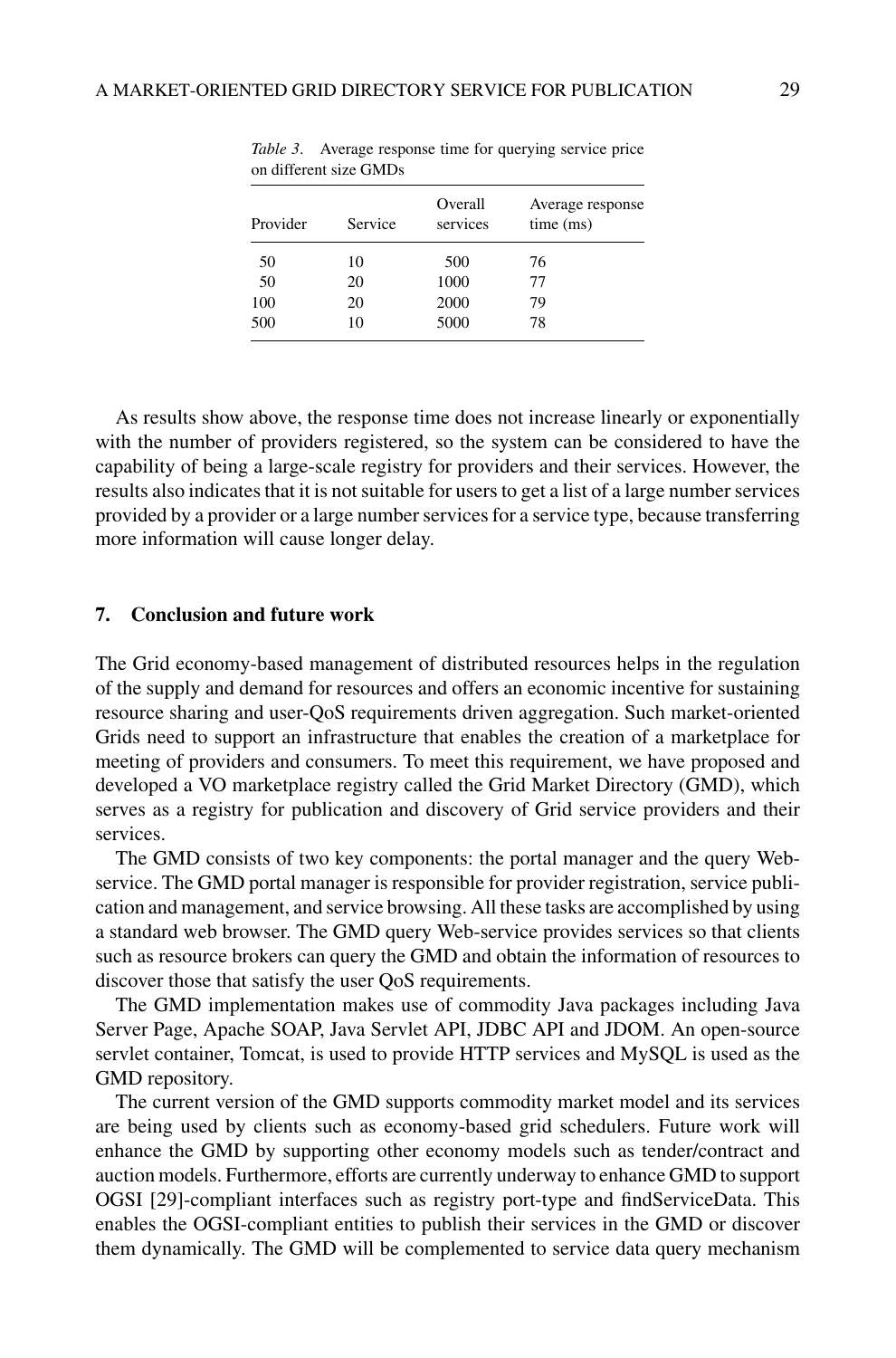addressed in OGSA [10] and provide more advanced query features, for instance, locate services in a certain price range.

To date, security solution used in our prototype is only password protection for the portal access, as we only allow providers to register and manage service information via Web. In the future, we will allow service registration and management by applications. At that stage, GSI mechanisms [11] could be employed for provider authentication.

#### **Availability**

The GMD software with the source code can be downloaded from the Gridbus project website: http://www.gridbus.org/gmd/

#### **Acknowledgments**

We would like to thank Chee Shin Yeo, Steve Melnikoff, Anthony Sulistio and Rob Gray for their comments on the paper.

## **References**

- 1. D. Atkins et al. Revolutionizing science and engineering through cyberinfrastructure. Technical Report, National Science Foundation, USA, February 2003.
- 2. R. Buyya. Economic-based distributed resource management and scheduling for grid computing. PhD Thesis, Monash University, Melbourne, Australia, April 12, 2002. Online at http://www.buyya.com/thesis/
- 3. R. Buyya, D. Abramson, J. Giddy. Nimrod/G: An architecture for a resource management and scheduling system in a global computational grid. In *Proceedings of the 4th International Conference on High Performance Computing in Asia-Pacific Region* (HPC Asia 2000), Beijing, China. IEEE Computer Society Press, USA, 2000.
- 4. R. Buyya, D. Abramson, and J. Giddy. A case for economy grid architecture for service-oriented grid computing. In 10th *IEEE International Heterogeneous Computing Workshop* (*in conjunction with International Parallel and Distributed Processing Symposium*). San Francisco, California, USA, April 2001.
- 5. R. Buyya, S. Date, Y. Mizuno-Matsumoto, S. Venugopal, and D. Abramson. *Economic and on demand brain activity analysis on global grids*. Technical Report, University of Melbourne, Australia, Feb 2003.
- 6. R. Buyya and S. Vazhkudai. Compute power market: Towards a market-oriented grid. In *First IEEE/ACM International Symposium on Cluster Computing and the Grid* (CCGrid 2001), Brisbane, Australia, May 15–18, 2001.
- 7. L. Camarinha-Matos and H. Afsarmanesh (eds.) *Infrastructure for Virtual Enterprises: Networking Industrial Enterprises*. Kluwer Academic Press, 1999.
- 8. K. Czajkowski, S. Fitzgerald, I. Foster, C. Kesselman. Grid information services for distributed resource sharing. In 10th *IEEE International Symposium on High-Performance Distributed Computing* (HPDC 2001), San Francisco, CA, USA, 2001.
- 9. I. Foster and C. Kesselman (eds). *The Grid: Blueprint for a Future Computing Infrastructure.* Morgan Kaufmann Publishers, USA, 1999.
- 10. I. Foster, C. Kesselman, J. M. Nick, and S. Tuecke. *The physiology of the grid: An open grid services architecture for distributed systems integration.* Technical report, Argonne National Laboratory, 2002.
- 11. I. Foster, C. Kesselman, G. Tsudik, and S. Tuecke. *A Security Architecture for Computational Grids.* ACM Conference on Computers and Security, ACM Press, pp. 83–91, 1998.
- 12. I. Foster, C. Kesselman, and S. Tuecke. The anatomy of the grid: Enabling scalable virtual organizations. *International J. Supercomputer Applications* 15(3), 2001.